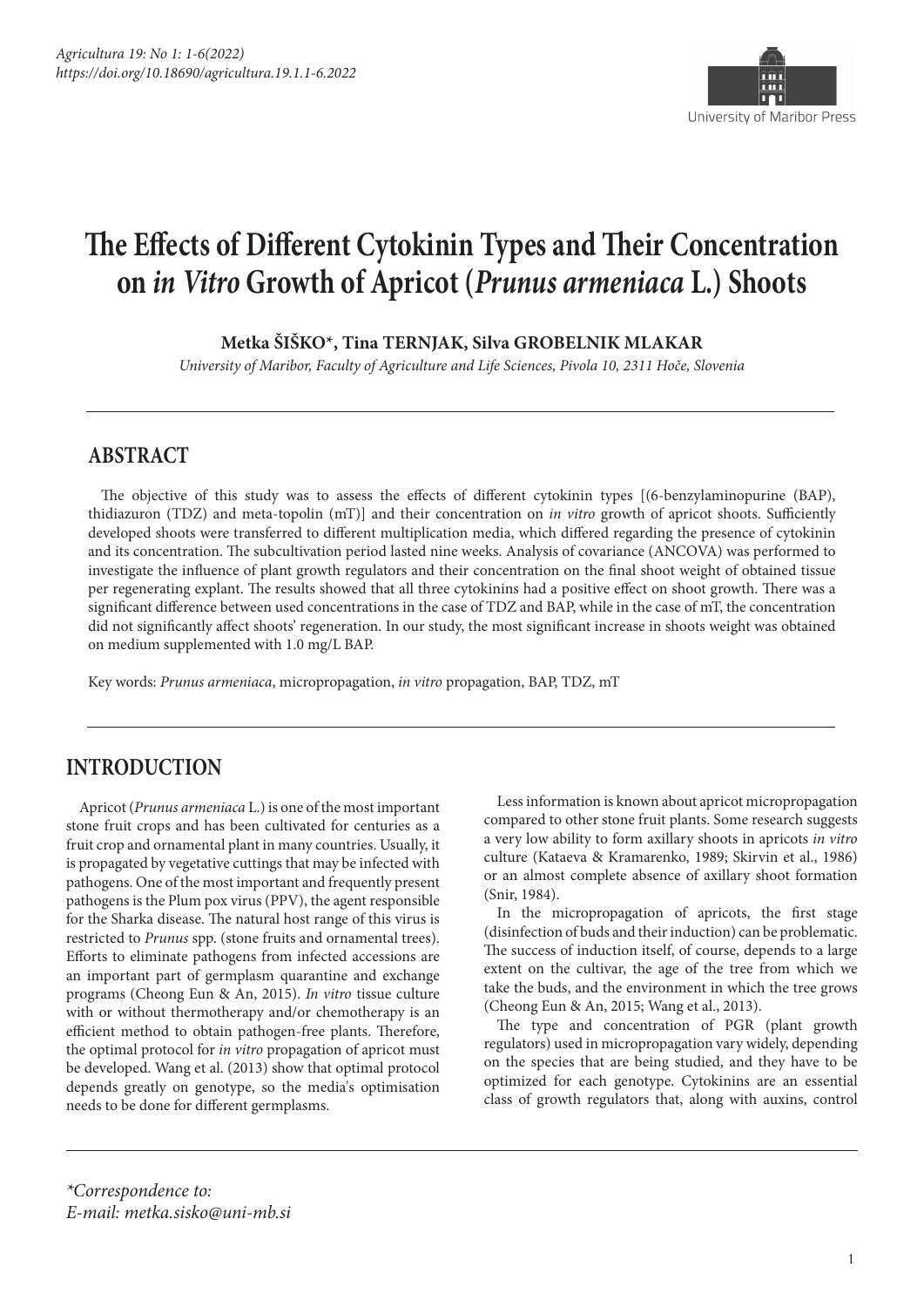numerous physiological and plant development processes. The choice of cytokinin is one of the most critical factors in developing of protocols for the *in vitro* culture of plants (San José et al., 2021).

BAP (6-benzylaminopurine) is one of the most frequently used cytokinin due to its efficiency and relatively low cost. However, using this cytokinin in micropropagation procedures can produce physiological disorders such as hyperhydricity and apical necrosis. The discovery of a new group of aromatic cytokinins, the topolins, has led to new possibilities for their use in the micropropagation of numerous species (Zaytseva et al., 2021). In the last few years, the use of meta-topolin (mT) and its derivatives has increased rapidly, especially in initiating new cultures, optimizing protocols, and inhibiting the negative features of some other cytokinins (San José et al., 2021). Meta-topoline (mT) is a cytokinin that can be used as an alternative to the cytokinin benzyladenine (BA); after the acclimatization process, the plants develop roots better structured and more abundant than those grown in the medium with an added BA (Werbrouck et al., 1996). Gentile et al. (2014) demonstrated that meta-topolin positively affects shoot growth and quality of shoots and reduces the proportion of plants with hyperhydricity symptoms. Thidiazuron (TDZ) is an aromatic natural cytokinin and is one of the most active cytokinin-like substances for woody plant tissue culture. It enables efficient micropropagation of many woody species. Low plant regulator concentrations (<1 µM) can induce more significant axillary proliferation than many other cytokinins. A concentration higher than 1 µM, can stimulate the formation of callus, adventitious shoots or somatic embryos (Huetteman & Preece, 1993).

This study evaluates the effects of three cytokinins (BAP, TDZ and mT) and their concentration on **in vitro** growth of a local apricot genotype named Pišečka marelica.

# **MATERIAL AND METHODS**

## *Plant material*

The experiment was carried out in the Plant Tissue Culture Laboratory at Faculty of Agriculture and Life Sciences (FKBV), University of Maribor. Shoots were collected on March 22, 2017, from an adult apricot tree in the Slovenian

plant gene bank of stone fruit trees at Pohorski dvor, FKBV, Hoče, NE Slovenia and transferred to the laboratory. The accession included in this study was a local cultivar named Pišečka marelica having the accession number 6339. Buds were used as explants and sterilised as described by Šenveter (2018). For this study, previously sterilised and developed shoots were used.

# *Shoot proliferation*

Developed shoots approximately 1–1.5 cm long (Figure 1) were placed on the medium, which contained the following substances: Woody plant medium (WPM) (Lloyd & McCown, 1980) mineral salts including vitamins (Duchefa, Haarlem, The Netherlands) supplemented with 13 g/L sucrose, 11 g/L D-sorbitol, 0.1 mg/L biotin, 0.01 g/L folic acid, 0.1 mg/L riboflavin and solidified with 6.0 g/L agar (Plant Agar, Duchefa, Haarlem, The Netherlands). The pH was adjusted to 5.7 before adding gelling agent and autoclaving. Seven different media were prepared according to plant growth regulators: one without plant regulators (control) and six containing 0.01 mg/L 1-naphthaleneacetic acid (NAA) and three different cytokinins: 6-benzylaminopurine (BAP), thidiazuron (TDZ), and meta-topolin (mT) each at two concentrations; 0.5 mg/L and 1.0 mg/L. We set 30 shoots on each of seven media, each shoot in its own "baby jar". Each shoot was weighted before planting, and its initial weight was recorded. The shoots were moved to a freshly prepared medium every three weeks during the experiment. Cultures were maintained in a growth chamber at 23 °C with a 15 hours long photoperiod (15,000 Lux). After nine weeks of cultivation, the fresh weight of newly formed shoots (final weight) was assessed. Shoots were also observed for hyperhydricity.

## *Statistical analysis*

The experiment was conducted as a completely random design, with 30 explants per treatment. A univariate (control) and two–way between–groups univariate analysis of covariance (ANCOVA) was performed to investigate the influence of plant growth regulator and its concentration



**Figure 1:** Regeneration of shoots of apricot (*P. armeniaca*, Pišečka marelica): shoot developed after disinfection and induction of bud (a); shoots used as an explants in experiment (b); shoots obtained on medium supplemented with meta-topolin (c)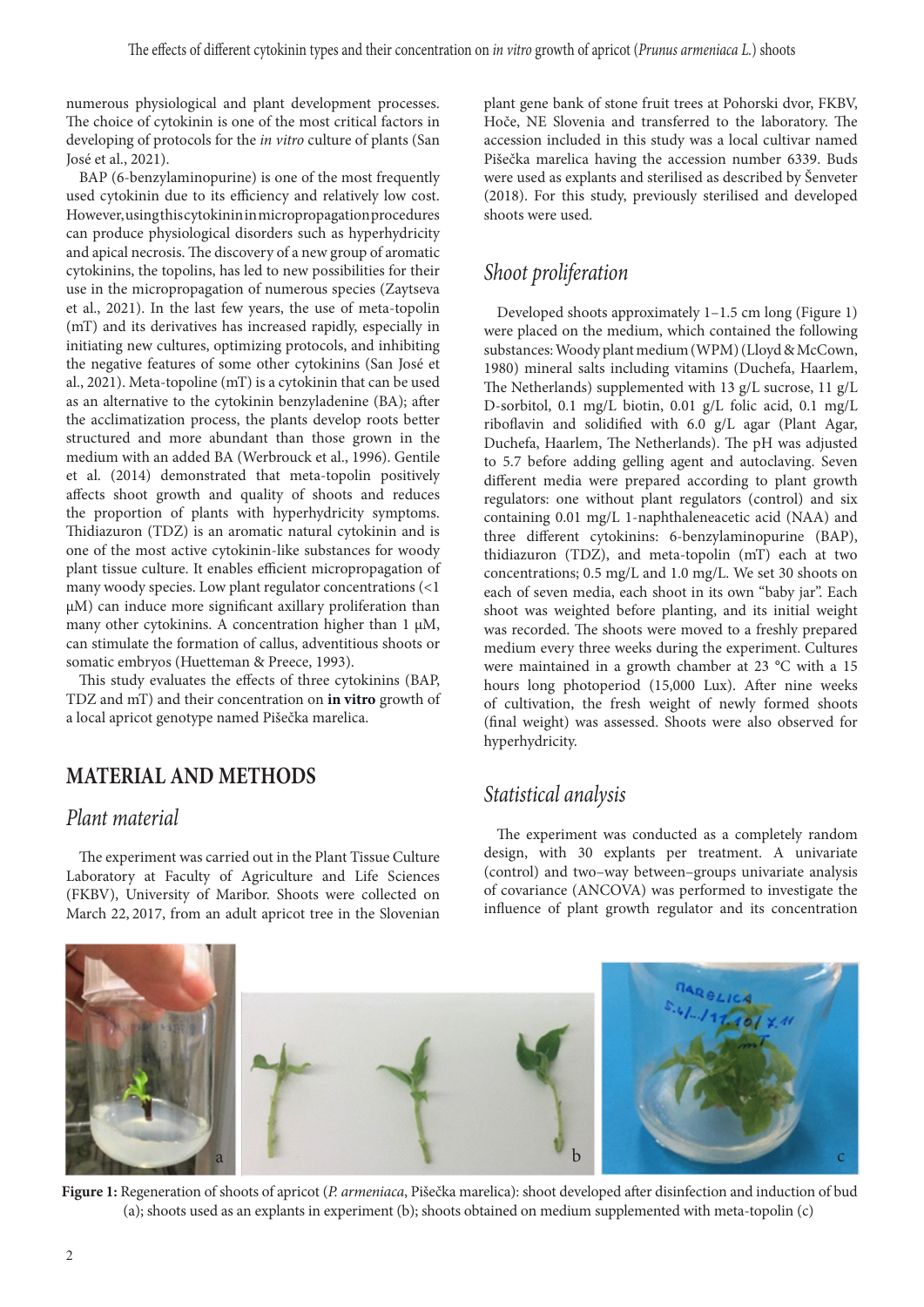**Table 1:** *F* statistics of ANCOVA on the effects of PGR, the used concentration, and their interaction on shoot regeneration of apricot explants expressed by final fresh shoot weight (g)

| Factor                              | Shoot final weight (g)  |
|-------------------------------------|-------------------------|
| Covariate (initial<br>shoot weight) | $7.934**$               |
| PGR                                 | $24.340***$             |
| Concentration (C)                   | $8.122**$               |
| $PGR \times C$                      | $4.666*$                |
|                                     | Mean <sup>a</sup> ± SEM |
| <b>PGR</b>                          |                         |
| <b>BAP</b>                          | $1.92 \pm 0.153$ a      |
| <b>TDZ</b>                          | $1.97 \pm 0.178$ a      |
| mT                                  | $0.55 \pm 0.161$ b      |
| Concentration                       |                         |
| $0.5 \text{ mg/L}$                  | $1.22 \pm 0.125$ b      |
| $1.0 \text{ mg/L}$                  | $1.74 \pm 0.125$ a      |

\*, \*\*, \*\*\* corresponding to  $P < 0.05$ , 0.01 and 0.001, respectively a Covariates appearing in the model are evaluated at the 0.0412 a–b Different letters indicate significant differences among treatments (Pairwise comparison, Bonferroni adjustment)

on the final shoot weight measurements. The initial shoot weight was entered as a covariate, and its effect was controlled in the analysis. In order to run the analysis under optimal conditions, we attempted to detect any deviation from ANCOVA assumptions that might distort the tests of statistical significance (Field, 2013). Statistical significance was indicated by a P-value < 0.05. Results are presented as estimated means ± standard error of the mean (SEM). A Bonferroni adjustment setting was applied to assess the between-subject effect analysis. All analyses were carried out using the IBM Statistics software (Version 25).

## **RESULTS AND DISCUSSION**

It is well known that plant growth regulators (PGR) greatly influence shoot regeneration. TDZ and BAP are the most used cytokinins in *Prunus* regeneration studies, while kinetin, isopentenyl adenine (2iP), and mT have been used less (Ruzic & Vujović, 2008). Results about the effectiveness of PGR on regeneration and shoot development of *Prunus* are contradictory. Often TDZ has been reported to be more effective than BAP (Bhagwat & David Lane, 2004; Canli & Tian, 2008; Espinosa et al., 2006; Hammatt & Grant, 1998; Matt & Jehle, 2005; Pérez-Tornero & Burgos, 2000), but in other reports (Ruzic & Vujović, 2008; Tang et al., 2002) BAP has been found more effective than TDZ. These findings are in accordance with our study, where BAP shows the highest regeneration and gained the highest final weight of shoots. Different species and genotypes used in conducted experiments can explain contradictory results.



**Figure 2:** Effect of various concentration of BAP, TDZ and mT on shoot proliferation of *P. armeniaca,* Pišečka marelica explants \* Estimated means (ANCOVA)

a–b Different letters (± SEM) indicate significant differences among treatments (Pairwise comparison, Bonferroni adjustment)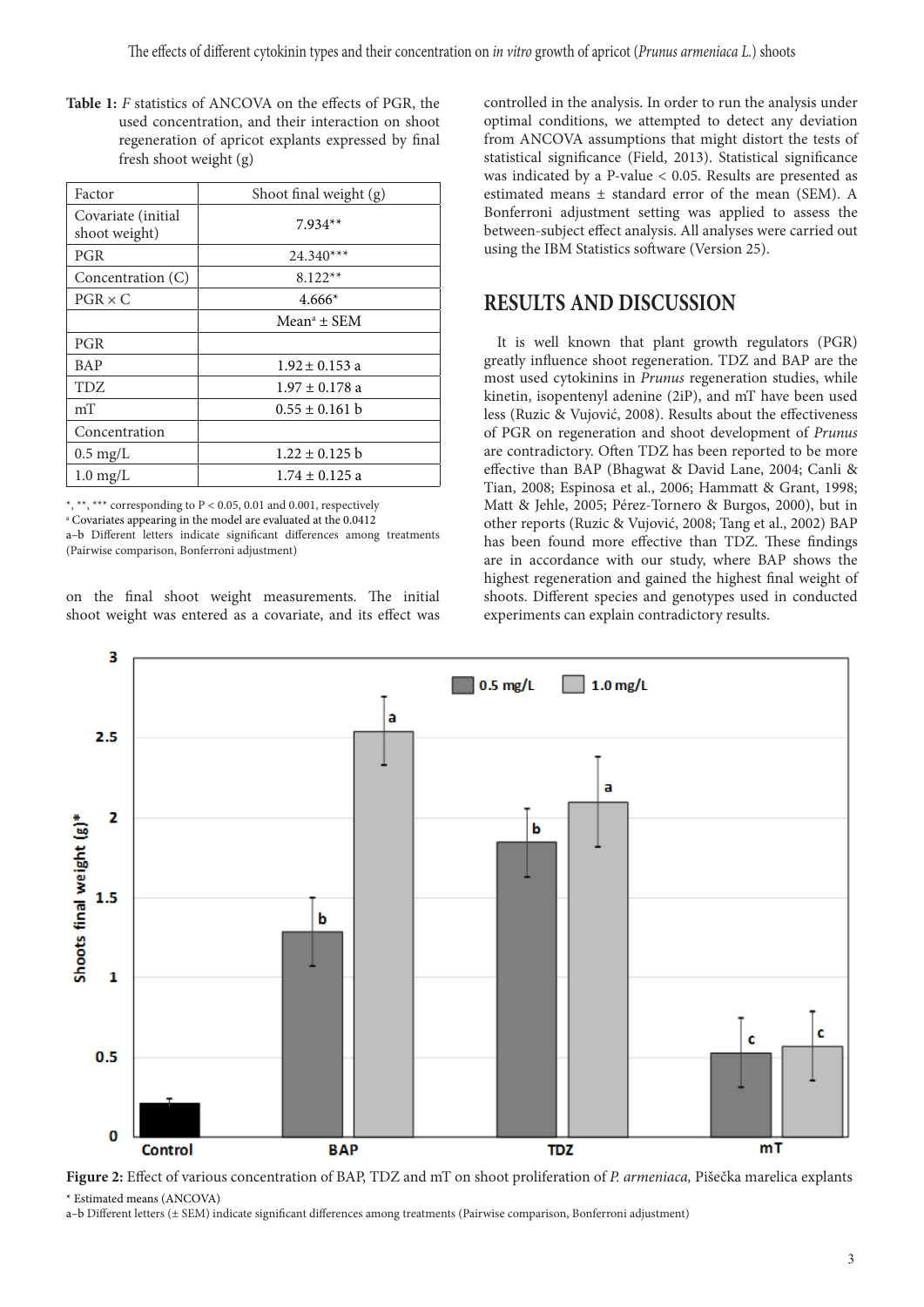The ANCOVA results demonstrated that the PGR effect is the main factor influencing the shoot regeneration of apricot explants (Table 1). On average, BAP and TDZ resulted in statistically higher final shoot weight (0.92 and 0.97 g, respectively) than mT. The two-way interaction between observed factors was also detected (Table 1) and shown in Figure 2. The most effective in shoot regeneration was BAP  $(2.54 \text{ g})$  and TDZ  $(2.10 \text{ g})$  in higher – 1.0 mg/L concentration, and the least effective cytokinin was mT regardless of concentration (0.53 and 0.57 g). Interestingly, we noticed that the final shoot weight was for 13.7% higher using 1.0 mg/L of TDZ. Results are contrary to those of Ning et al. (2007), who reported that TDZ at lower concentrations promotes and at higher concentrations usually inhibits shoot regeneration.

Our data show that exogenous PGR is essential for shoot regeneration of apricot explants. Regeneration of apricot shoots cultured on plant growth regulators-free medium (control) was much lower (0.21 g) than explants cultured on a medium containing BAP, TDZ or mT (Figure 2). Nas et al. (2010) report that regeneration rations of *P. microcarpa* cotyledons explants cultured on PGR-free medium (control) were lower than explants cultured on a medium containing BAP, TDZ or mT, which is in accordance with our results.

Even meta-topolin was the least effective cytokinin in our study, the developed shoots were healthier (Figure 1), and the number of hyperhydric explants was reduced (no hyperhidricity observed) in comparison with BAP (35.3% hypehydricity) and TDZ (60% hyperhidricity) (data not shown). These data agree with Gentile et al. (2014), who obtained a better control of hypehidricity by using mT in **Prunus** rootstocks than BAP and TDZ.

## **CONCLUSION**

To our knowledge, this is the first report of cytokinin effect on shoot proliferation of apricot genotype named Pišečka marelica. The results presented could be used for micropropagation protocol for apricot multiplication *in vitro*. In our study, the best regeneration was obtained on medium supplemented with BAP in concentration of 1.0 mg/L in combination with 0.01 mg/L NAA.

## **ACKNOWLEDGMENTS**

We would like to express our gratitude to Tamara Hribernik for assistance with the experiments.

## **REFERENCES**

- 1. Bhagwat, B., & David Lane, W. (2004). In vitro Shoot Regeneration from Leaves of Sweet Cherry (*Prunus avium*) 'Lapins' and 'Sweetheart'. *Plant Cell, Tissue and Organ Culture*, *78*(2), 173-181. https://doi.org/10.1023/ B:TICU.0000022552.12449.71
- 2. Canli, F. A., & Tian, L. (2008). In vitro shoot regeneration from stored mature cotyledons of sweet

cherry (*Prunus avium* L.) cultivars. *Scientia Horticulturae*, *116*(1), 34-40. https://doi.org/https://doi.org/10.1016/j. scienta.2007.10.023

- 3. Cheong Eun, J., & An, C. (2015). Effect of Carbohydrates on in vitro Shoot Growth of Various Prunus Species. *Korean Journal of Plant Resources*, *28*(3), 357-362. https:// doi.org/10.7732/KJPR.2015.28.3.357
- 4. Espinosa, A. C., Pijut, P. M., & Michler, C. H. (2006). Adventitious Shoot Regeneration and Rooting of *Prunus serotina In Vitro* Cultures. *HortScience*, *41*(1), 193-201. https://doi.org/10.21273/HORTSCI.41.1.193
- 5. Field, A. P. (2013). Analysis of Covariance (ANCOVA). In *Discovering statistics using IBM SPSS statistics: and sex and drugs and rock 'n' roll*. Sage. https://docplayer. net/36873175-Analysis-of-covariance-ancova.html
- 6. Gentile, A., Jàquez Gutiérrez, M., Martinez, J., Frattarelli, A., Nota, P., & Caboni, E. (2014). Effect of meta-Topolin on micropropagation and adventitious shoot regeneration in *Prunus* rootstocks. *Plant Cell, Tissue and Organ Culture*, *118*(3), 373-381. https://doi.org/10.1007/s11240-014- 0489-1
- 7. Hammatt, N., & Grant, N. J. (1998). Shoot regeneration from leaves of *Prunus serotina* Ehrh. (black cherry) and *P. avium* L. (wild cherry). *Plant Cell Reports*, *17*(6), 526-530. https://doi.org/10.1007/s002990050436
- 8. Huetteman, C. A., & Preece, J. E. (1993). Thidiazuron: a potent cytokinin for woody plant tissue culture. *Plant Cell, Tissue and Organ Culture*, *33*(2), 105-119. https:// doi.org/10.1007/BF01983223
- 9. Kataeva, N. V., & Kramarenko, M. A. (1989). Clonal micropropagation of apricot. *Byuletten 'Glavnogo Botanicheskogo Sada'*, *153*, 69-73.
- 10. Lloyd, G., & McCown, B. (1980). Commercially-feasible micropropagation of mountain laurel, *Kalmia latifolia*, by use of shoot-tip culture. In *Combined Proceedings*, *vol. 30*  (pp.421-427). *International Plant Propagators' Society*.
- 11. Matt, A., & Jehle, J. A. (2005). In vitro plant regeneration from leaves and internode sections of sweet cherry cultivars (*Prunus avium* L.). *Plant Cell Rep*, *24*(8), 468- 476. https://doi.org/10.1007/s00299-005-0964-6
- 12. Nas, M. N., Bolek, Y., & Sevgin, N. (2010). The effects of explant and cytokinin type on regeneration of *Prunus microcarpa*. *Scientia Horticulturae*, *126*(2), 88-94. https:// doi.org/https://doi.org/10.1016/j.scienta.2010.06.012
- 13. Pérez-Tornero, O., & Burgos, L. (2000). Different media requirements for micropropagation of apricot cultivars. *Plant Cell, Tissue and Organ Culture*, *63*(2), 133. https:// doi.org/10.1023/A:1006430718024
- 14. Ruzic, D., & Vujović, T. (2008). The effects of cytokinin types and their concentration on in vitro multiplication of sweet cherry cv. Lapins (*Prunus avium* L.). *Horticultural Science*, *35*, 12-21. https://doi.org/10.17221/646- **HORTSCI**
- 15. San José, M. C., Cernadas, M. J., & Janeiro, L. V. (2021). Optimization of Micropropagation Protocols in Some Woody Plants Using Meta-topolin. In N. Ahmad & M. Strnad (Eds.), *Meta-topolin: A Growth Regulator for Plant Biotechnology and Agriculture* (pp. 221-240). Springer Singapore. https://doi.org/10.1007/978-981-15-9046- 7\_16
- 16. Skirvin, R. M., Chu, M. C., Mann, M. L., Young, H.,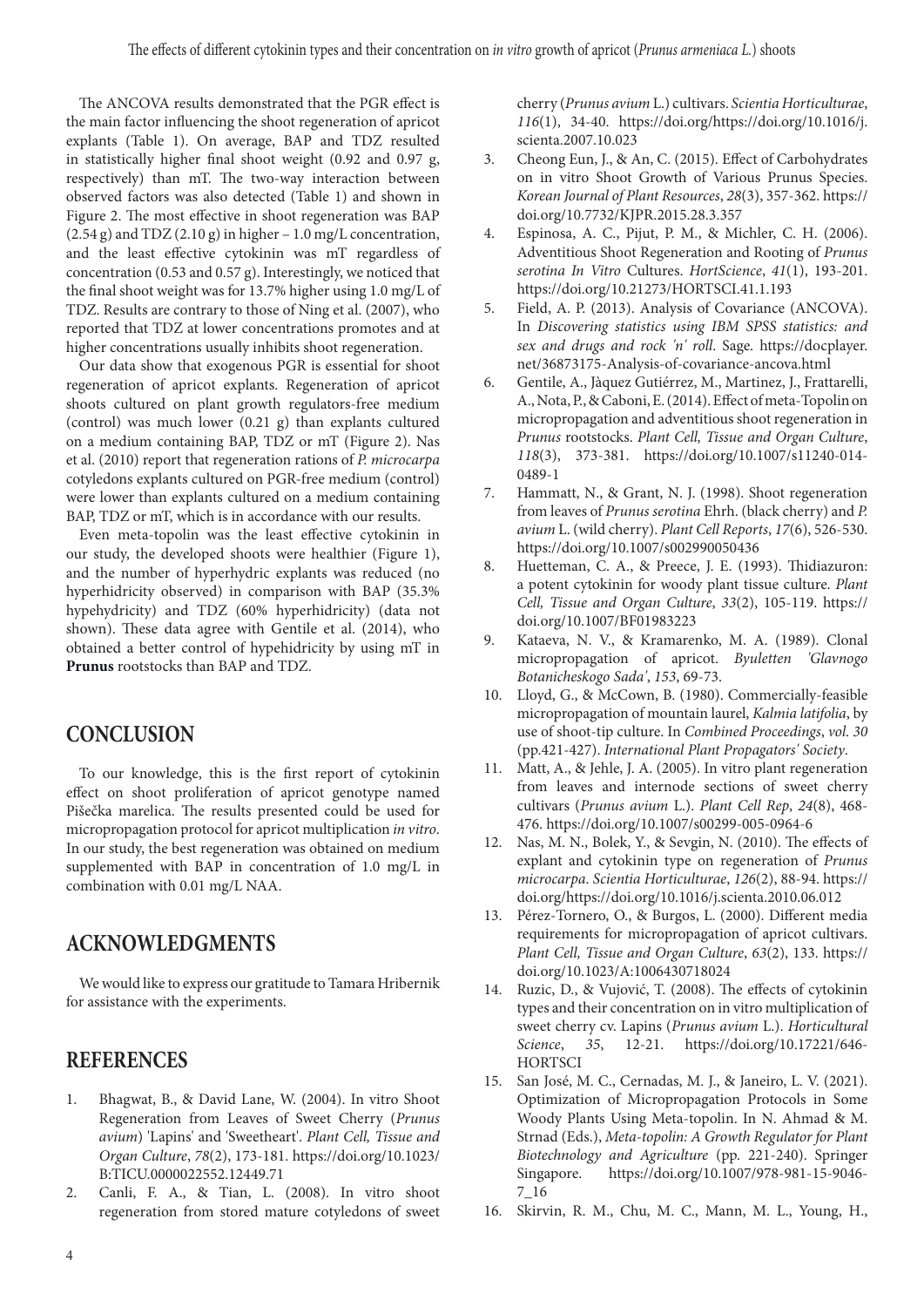Sullivan, J., & Fermanian, T. (1986). Stability of tissue culture medium pH as a function of autoclaving, time, and cultured plant material. *Plant Cell Reports*, *5*(4), 292-294. https://doi.org/10.1007/BF00269825

- 17. Snir, I. (1984). *In vitro* propagation of 'Canino' apricot [*Prunus armeniaca*]. *HortScience*. *19*(2), 229-230.
- 18. Šenveter, N. (2018). *Vplivi različnih načinov sterilizacije na vzpostavitev tkivne kulture marelice* (*Prunus armeniaca* L.)*: diplomsko delo*. [N. Šenveter]. https:// dk.um.si/IzpisGradiva.php?id=70229
- 19. Tang, H., Ren, Z., Reustle, G., & Krczal, G. (2002). Plant regeneration from leaves of sweet and sour cherry cultivars. *Scientia Horticulturae*, *93*(3), 235- 244. https://doi.org/https://doi.org/10.1016/S0304- 4238(01)00328-4
- 20. Wang, H., Petri, C., Burgos, L., & Alburquerque, N. (2013). Efficient in vitro shoot regeneration from mature apricot (*Prunus armeniaca* L.) cotyledons. *Scientia Horticulturae*, *160*, 300-305. https://doi.org/ https://doi.org/10.1016/j.scienta.2013.06.013
- 21. Werbrouck, S. P. O., Strnad, M., Van Onckelen, H. A., & Debergh, P. C. (1996). Meta-topolin, an alternative to benzyladenine in tissue culture? *Physiologia Plantarum*, *98*(2), 291-297. https://doi.org/https://doi.org/10.1034/ j.1399-3054.1996.980210.x
- 22. Zaytseva, Y. G., Ambros, E. V., & Novikova, T. I. (2021). Meta-topolin: Advantages and disadvantages for *in vitro* propagation. In N. Ahmad & M. Strnad (Eds.), *Metatopolin: a growth regulator for plant biotechnology and agriculture* (pp. 119-141). Springer Singapore. https:// doi.org/10.1007/978-981-15-9046-7\_11